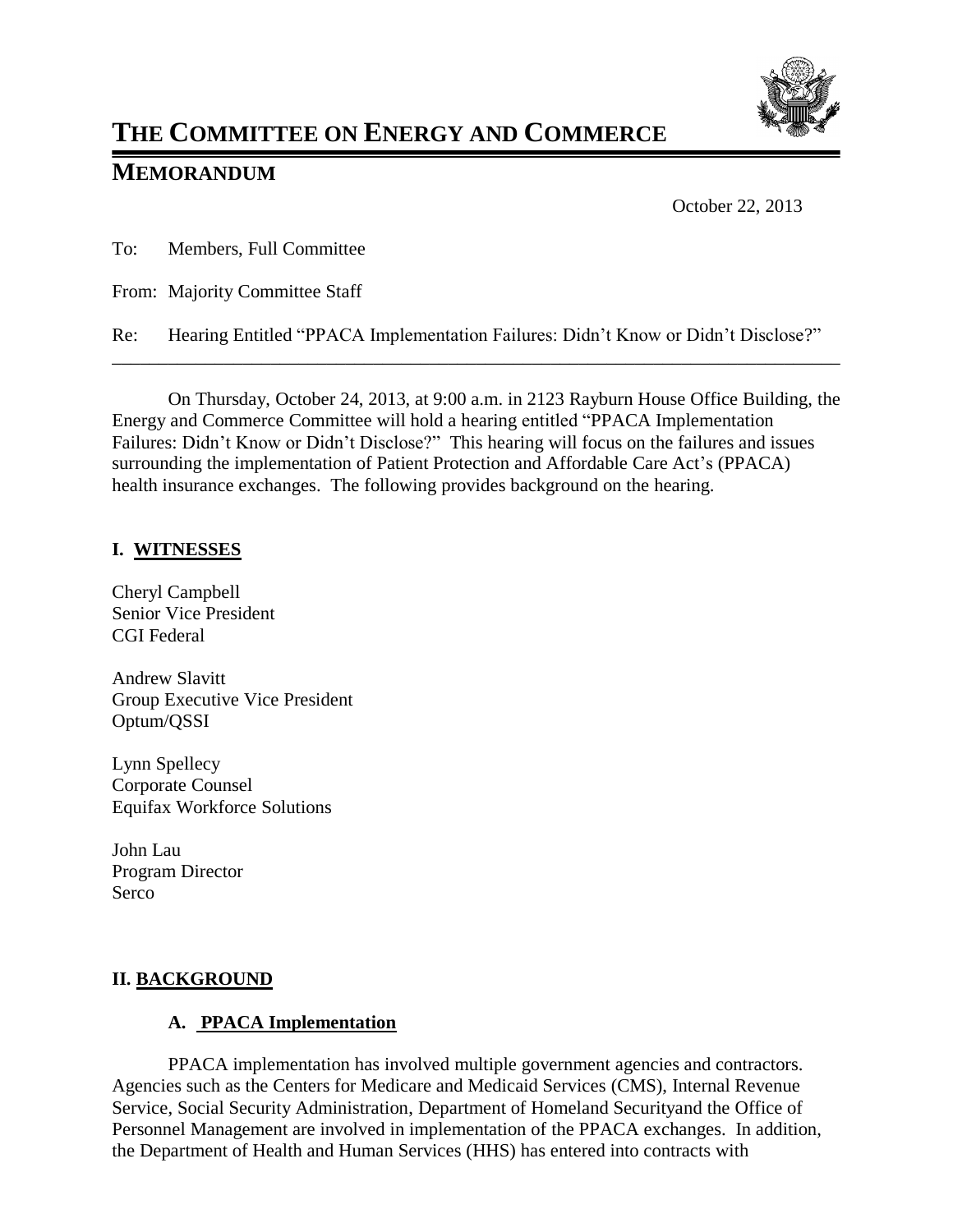#### Majority Memorandum for the October 24, 2013, Full Committee Hearing Page 2

organizations to assist with the creation and operation of such exchanges, including the federally facilitated marketplace (FFM) website. These contractors are assisting with activities such as IT buildup, eligibility verification, developing procedures for the receipt and processing of paper applications, and the creation of a data services hub to route information between agencies, contractors, and exchanges. Several of these contractors appeared before the Subcommittee on Health in September to discuss the status of their work.<sup>1</sup>

Open enrollment in the PPACA exchanges began October 1, 2013, with coverage planned to be effective on January 1, 2014. Prior to the open enrollment start date, many questions were raised related to the readiness, testing, and functionality of the exchanges. Missed deadlines, delays, and untimely guidance raised questions regarding consumer assistance and experience, eligibility accuracy, integration with existing State programs, and interagency coordination.

In June, the Government Accountability Office (GAO) issued a report<sup>2</sup> raising key questions regarding the readiness of the FFM. GAO found that core functions of the FFM had yet to be completed and concluded that CMS "has many key activities remaining to be completed across the core exchange functions – eligibility and enrollment, including development and implementation of the data hub; program management; and consumer assistance." GAO further stated that "much remains to be accomplished within a relatively short amount of time" and the "completion of certain activities was behind schedule."<sup>3</sup>

Despite such issues, HHS officials repeatedly assured the public that implementation was progressing on time and as intended. In July, Secretary Sebelius stated HHS was "on track to flip the switch on October 1 and say to people, 'Come on and sign up'".<sup>4</sup>

On August 1, 2013, CMS Administrator Marilyn Tavenner in written testimony<sup>5</sup> declared "when consumers visit the Marketplace through Healthcare.gov beginning on October 1, 2013, they will experience a new way to shop for health coverage." Administrator Tavenner further testified that "the online version of the application will be a dynamic experience that shortens the application process..."<sup>6</sup>

As recently as September 19, 2013, the head of the Consumer Information and Insurance Oversight testified<sup>7</sup> that "Consumers will be able to go online, they will be able to get a determination of what tax subsidies they are eligible for, they'll be able to look at the plans that are available where they live, they will be able to see the premium net of subsidy that they would have to pay, and they will be able to choose a plan and get enrolled in coverage beginning October 1."

#### **B. Problems With the Federally Facilitated Marketplace**

 $\overline{a}$ 

<sup>&</sup>lt;sup>1</sup> Hearing before the Subcommittee on Health, "PPACA Pulse Check: Part  $2$ ", September 10, 2013.

<sup>2</sup> Government Accountability Office, *Status of CMS Efforts to Establish Federally Facilitated Health Insurance Ezchanges*, June 2013.

<sup>3</sup> *Ibid.*

<sup>4</sup> Robert Pear, *Sebelius Stands Firm Despite Calls to Resign*, N.Y. Times, October 16, 2013.

<sup>5</sup> Hearing before the Energy and Commerce Committee, "PPACA Pulse Check", August 1, 2013.

<sup>6</sup> *Ibid.*

<sup>7</sup> Hearing before the Subcommittee on Oversight and Investigations, "Two Weeks Until Enrollment: Questions for CCIO", September 19, 2013.